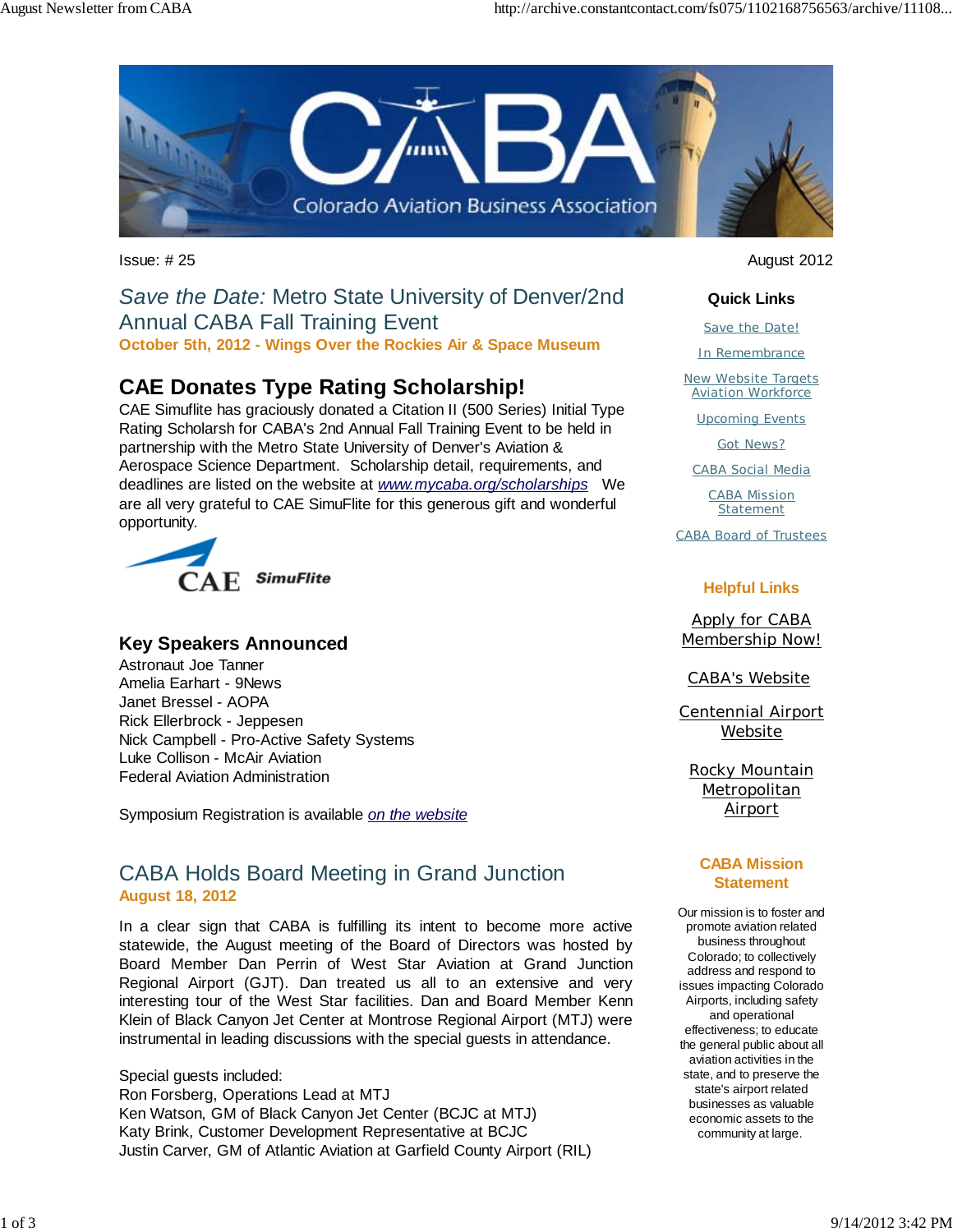Collin and Marisa Fay, owners/operators of Colorado Flight Center at GJT

It was a very productive meeting for all, as guests became acquainted with the mission and capabilities of CABA. Likewise CABA learned about some of the issues facing aviation and operators on the Western Slope. Many good ideas came out of the discussions, and all came away with the intent to continue developing our cooperative efforts in support of aviation.

### New Website Targets Aviation Workforce **Addresses 21st Century Workforce Development Issues**

Aviation Workforce Development is a new non-profit organization who's website is the labor market information tool for career entry and development. Our industry is facing the "perfect storm" of 21st century leadership development issues: large retirements of the baby-boomer generation, changing U.S. demographics, and the rising demands of the world economy, politics, and technology.

This new website and organization will connect interested parties in like-minded ventures, offer templates for change, and encourage cross generational bridging. They also have a mission to connect young professionals to information on career success and develop leaders for the future.

For More Information, Click Here

## Upcoming Events

**Summer is drawing to a close but there are still plenty of things to do!**

**Mile High Air Derby** - September 8

**Rocky Mountain Metropolitan Airport Annual Golf Tournament**- September 12

> **Grand Junction Air Show** September 21-23

For a Complete List of Events and More Detailed Information, Click Here

### Got News?

**Member News Section Added on the Website**

We have added a new section to the website for CABA Member News. Please send press releases, or news you would like to share with your fellow Colorado Aviation colleagues.

Send News To: newsletter@mycaba.org

Follow CABA in Social Media! **One More Easy Way to Stay Informed**

#### **CABA Board of Trustees**

Brittany Davies (Chairwoman)

Barry Stidham (Vice Chairman) MacKenzie Kelly (Secretary) Iver Retrum (Treasurer)

Chris Leach (Membership Director)

> Reggie Arsenault (Past Chairman)

Kenn Kline Gene Langfeldt Brian Moss Malachi O'Neill Dan Perrin Chris Swathwood TIffany Hiler Mike Straka Fabien Vivier (Intern)